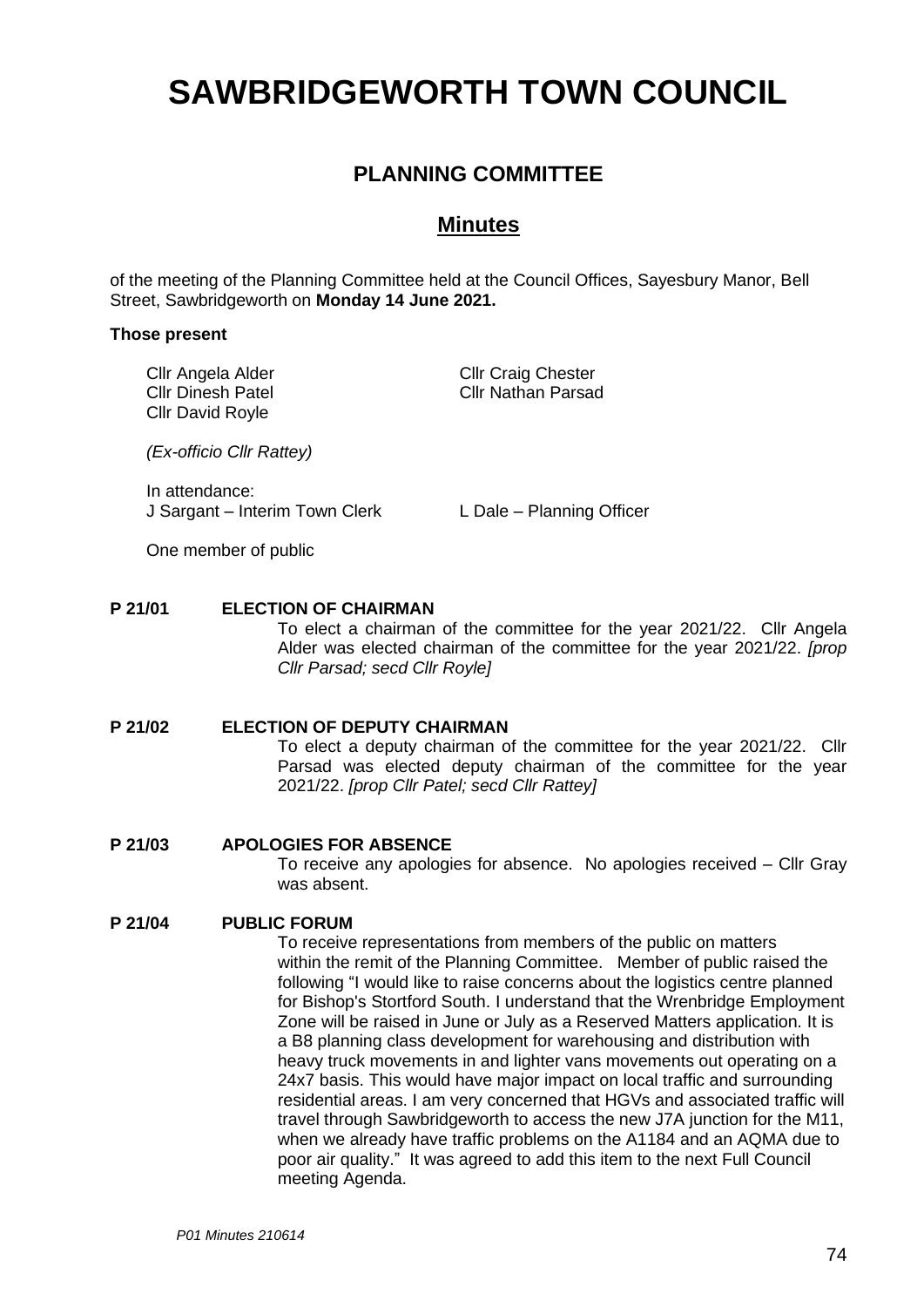# **P 21/05 DECLARATIONS OF PECUNIARY INTEREST**

To receive any Declarations of Interest by Members. There were none.

## **P 21/06 MINUTES**

*Resolved:* To approve as a correct record minutes of the Meeting held on: • 24 May 2021 (P20) *[prop Cllr Patel; secd Cllr Rattey]*

To attend to any matters arising from these Minutes and not dealt with elsewhere on the Agenda.

**\_\_\_\_\_\_\_\_\_\_\_\_\_\_\_\_\_\_\_\_\_\_\_\_\_\_\_\_\_\_\_\_\_\_\_\_\_\_\_\_\_\_\_\_\_\_\_\_\_\_\_\_\_\_\_\_\_\_\_\_\_\_\_\_\_**

**\_\_\_\_\_\_\_\_\_\_\_\_\_\_\_\_\_\_\_\_\_\_\_\_\_\_\_\_\_\_\_\_\_\_\_\_\_\_\_\_\_\_\_\_\_\_\_\_\_\_\_\_\_\_\_\_\_\_\_\_\_\_\_\_\_**

**P 21/07 PLANNING APPLICATIONS RECEIVED FROM EHDC**

## To consider Planning Applications received from EHDC since the last

meeting of the Planning Committee.

## **3/21/1097/HH Falconers, 15 High Wych Road, CM21 0AY**

[Single storey front extension](https://publicaccess.eastherts.gov.uk/online-applications/applicationDetails.do?activeTab=documents&keyVal=QS7YNJGLMC500) *STC Comment:* No objection *[prop Cllr Patel; secd Cllr Parsad]*

## **3/21/1064/HH 103 High Wych Road, CM21 0HH**

[Single storey rear extension, conversion of loft, insertion of 2 side dormer windows and 1](https://publicaccess.eastherts.gov.uk/online-applications/applicationDetails.do?activeTab=documents&keyVal=QS08XSGLM9L00)  [rear dormer window incorporating Juliet](https://publicaccess.eastherts.gov.uk/online-applications/applicationDetails.do?activeTab=documents&keyVal=QS08XSGLM9L00) balcony and rooflight to front elevation *STC Comment:* No objection *[prop Cllr Parsad; secd Cllr Chester]*

**\_\_\_\_\_\_\_\_\_\_\_\_\_\_\_\_\_\_\_\_\_\_\_\_\_\_\_\_\_\_\_\_\_\_\_\_\_\_\_\_\_\_\_\_\_\_\_\_\_\_\_\_\_\_\_\_\_\_\_\_\_\_\_\_\_**

**\_\_\_\_\_\_\_\_\_\_\_\_\_\_\_\_\_\_\_\_\_\_\_\_\_\_\_\_\_\_\_\_\_\_\_\_\_\_\_\_\_\_\_\_\_\_\_\_\_\_\_\_\_\_\_\_\_\_\_\_\_\_\_\_\_**

## **3/21/1323/FUL 38 Bell Street, CM21 9AN**

[Regularisation for the erection of canopy and erection of 3 lights](https://publicaccess.eastherts.gov.uk/online-applications/applicationDetails.do?activeTab=documents&keyVal=QT8ZZ6GLMQM00) *STC Comment:* No objection *[prop Cllr Chester; secd Cllr Rattey]*

## **3/21/1339/HH Highbank, London Road, Spellbrook**

[Demolition of rear extension. Single storey side and rear extension; raising of roof to](https://publicaccess.eastherts.gov.uk/online-applications/applicationDetails.do?activeTab=documents&keyVal=QTAJM6GLMRQ00)  [create first floor extension with roof lights to front; dormer windows with Juliet](https://publicaccess.eastherts.gov.uk/online-applications/applicationDetails.do?activeTab=documents&keyVal=QTAJM6GLMRQ00) balconies to [rear and side; and](https://publicaccess.eastherts.gov.uk/online-applications/applicationDetails.do?activeTab=documents&keyVal=QTAJM6GLMRQ00) alterations to fenestration

*STC Comment:* No objection *[prop Cllr Royle; secd Cllr Patel]* **\_\_\_\_\_\_\_\_\_\_\_\_\_\_\_\_\_\_\_\_\_\_\_\_\_\_\_\_\_\_\_\_\_\_\_\_\_\_\_\_\_\_\_\_\_\_\_\_\_\_\_\_\_\_\_\_\_\_\_\_\_\_\_\_\_**

## **3/21/1342/HH 11 Rushfield, CM21 9NF**

[First floor rear extension incorporating Juliet](https://publicaccess.eastherts.gov.uk/online-applications/applicationDetails.do?activeTab=documents&keyVal=QTCPB5GLMRX00) balcony, part garage conversion with new [pitched roof to garage and porch, insertion of windows to flank elevations and rooflight to](https://publicaccess.eastherts.gov.uk/online-applications/applicationDetails.do?activeTab=documents&keyVal=QTCPB5GLMRX00)  [side](https://publicaccess.eastherts.gov.uk/online-applications/applicationDetails.do?activeTab=documents&keyVal=QTCPB5GLMRX00)

*STC Comment:* No objection *[prop Cllr Chester; secd Cllr Rattey]*

## **3/21/1344/HH 13 Honeymeade, CM21 0AR**

Demolition [of conservatory and erection of a single storey rear extension with roof lantern](https://publicaccess.eastherts.gov.uk/online-applications/applicationDetails.do?activeTab=documents&keyVal=QTCPBMGLMS100) *STC Comment:* No objection *[prop Cllr Parsad; secd Cllr Patel]*

**\_\_\_\_\_\_\_\_\_\_\_\_\_\_\_\_\_\_\_\_\_\_\_\_\_\_\_\_\_\_\_\_\_\_\_\_\_\_\_\_\_\_\_\_\_\_\_\_\_\_\_\_\_\_\_\_\_\_\_\_\_\_\_\_\_**

**\_\_\_\_\_\_\_\_\_\_\_\_\_\_\_\_\_\_\_\_\_\_\_\_\_\_\_\_\_\_\_\_\_\_\_\_\_\_\_\_\_\_\_\_\_\_\_\_\_\_\_\_\_\_\_\_\_\_\_\_\_\_\_\_\_**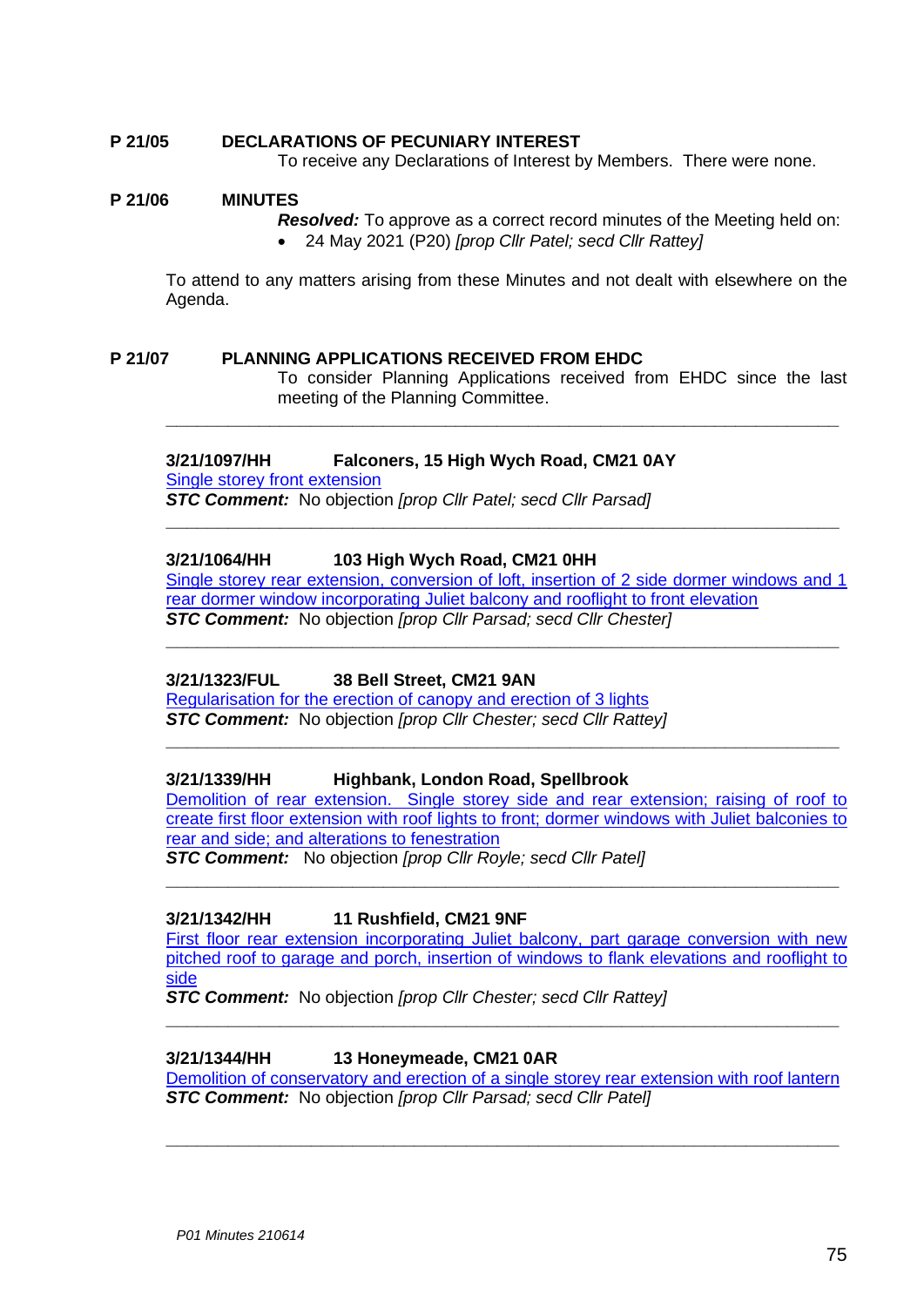## **3/21/1347/HH 11 Walnut Tree Crescent, CM21 9EB**

[Replacement of access ramp](https://publicaccess.eastherts.gov.uk/online-applications/applicationDetails.do?activeTab=documents&keyVal=QTCPCEGLMS700)

*STC Comment:* No objection *[prop Cllr Patel; secd Cllr Chester]*

#### **3/21/1381/HH 35 Barnard Road, CM21 9DY**

[Single storey side and rear extension](https://publicaccess.eastherts.gov.uk/online-applications/applicationDetails.do?activeTab=documents&keyVal=QTIKE9GLMV100)

**STC Comment:** No objection although concerns over impact on neighbouring properties *[prop Cllr Chester; secd Cllr Patel]*

**\_\_\_\_\_\_\_\_\_\_\_\_\_\_\_\_\_\_\_\_\_\_\_\_\_\_\_\_\_\_\_\_\_\_\_\_\_\_\_\_\_\_\_\_\_\_\_\_\_\_\_\_\_\_\_\_\_\_\_\_\_\_\_\_\_**

**\_\_\_\_\_\_\_\_\_\_\_\_\_\_\_\_\_\_\_\_\_\_\_\_\_\_\_\_\_\_\_\_\_\_\_\_\_\_\_\_\_\_\_\_\_\_\_\_\_\_\_\_\_\_\_\_\_\_\_\_\_\_\_\_\_**

**\_\_\_\_\_\_\_\_\_\_\_\_\_\_\_\_\_\_\_\_\_\_\_\_\_\_\_\_\_\_\_\_\_\_\_\_\_\_\_\_\_\_\_\_\_\_\_\_\_\_\_\_\_\_\_\_\_\_\_\_\_\_\_\_\_**

**\_\_\_\_\_\_\_\_\_\_\_\_\_\_\_\_\_\_\_\_\_\_\_\_\_\_\_\_\_\_\_\_\_\_\_\_\_\_\_\_\_\_\_\_\_\_\_\_\_\_\_\_\_\_\_\_\_\_\_\_\_\_\_\_\_**

## **3/21/1397/FUL 39 London Road, CM21 9EH**

[Single storey side extension, new shop window glass façade](https://publicaccess.eastherts.gov.uk/online-applications/applicationDetails.do?activeTab=documents&keyVal=QTNINRGLMW700) and entrance door *STC Comment:* No objection *[prop Cllr Patel; secd Cllr Parsad]*

## **P 21/08 LATE PLANNING APPLICATIONS**

To deal with Planning Applications received from EHDC following the Publication of this Agenda and received before 11 June 2021.

## **3/21/1448/HH 6 Elmwood, CM21 9NL**

Single storey front and rear extensions

**STC Comment:** No objection however we support the neighbour's request for extended time to respond.

**\_\_\_\_\_\_\_\_\_\_\_\_\_\_\_\_\_\_\_\_\_\_\_\_\_\_\_\_\_\_\_\_\_\_\_\_\_\_\_\_\_\_\_\_\_\_\_\_\_\_\_\_\_\_\_\_\_\_\_\_\_\_\_\_\_**

**\_\_\_\_\_\_\_\_\_\_\_\_\_\_\_\_\_\_\_\_\_\_\_\_\_\_\_\_\_\_\_\_\_\_\_\_\_\_\_\_\_\_\_\_\_\_\_\_\_\_\_\_\_\_\_\_\_\_\_\_\_\_\_\_\_**

**\_\_\_\_\_\_\_\_\_\_\_\_\_\_\_\_\_\_\_\_\_\_\_\_\_\_\_\_\_\_\_\_\_\_\_\_\_\_\_\_\_\_\_\_\_\_\_\_\_\_\_\_\_\_\_\_\_\_\_\_\_\_\_\_\_**

## **P 21/09 PLANNING DECISIONS MADE BY EHDC**

To receive Planning Decisions from EHDC.

## **3/21/0416/HH Old Meade, London Road, Spellbrook**

Formation of dormer to rear roof and installation of rooflight to front roof *STC Comment:* No objection.

*EHDC Decision:* Refused. "The proposed development would constitute an extension, together with previous additions, that would result in disproportionate additions over and above the size of the original building. Therefore, the proposal would be inappropriate development in the Green Belt. There would be other harm due to the loss of the openness of the Green Belt. Other considerations would not clearly outweigh the harm by reason of inappropriateness and loss of openness. Consequently, the very special circumstances required to approve inappropriate development in the Green Belt do not exist. The proposed development would be contrary to Policy GBR1 of the East Herts District Plan (2018) and Section 13 of the National Planning Policy Framework (2019)"

**\_\_\_\_\_\_\_\_\_\_\_\_\_\_\_\_\_\_\_\_\_\_\_\_\_\_\_\_\_\_\_\_\_\_\_\_\_\_\_\_\_\_\_\_\_\_\_\_\_\_\_\_\_\_\_\_\_\_\_\_\_\_\_\_\_**